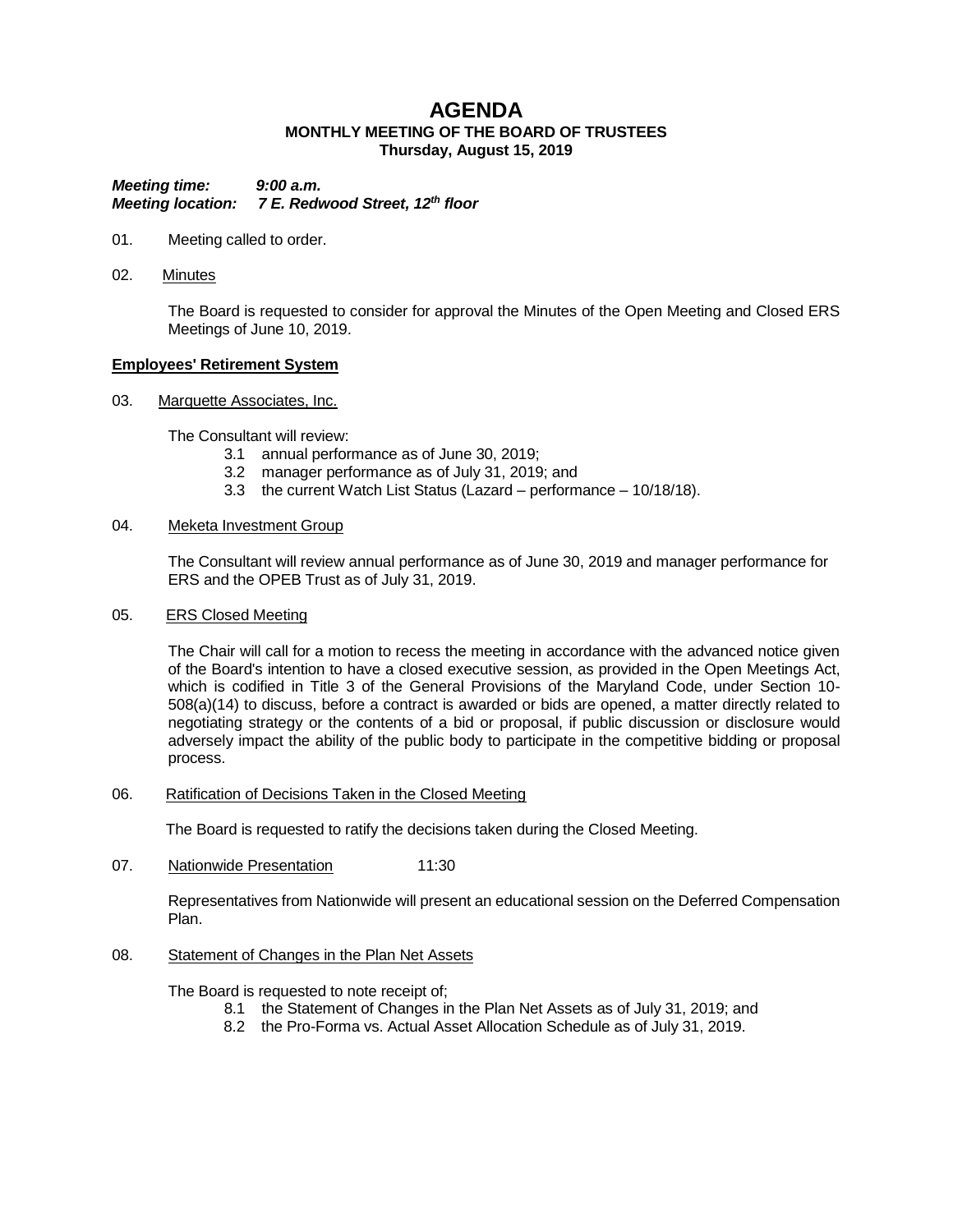### 09. Benefit Approvals and Decisions of the Hearing Examiners

- The Board is requested to note receipt of and accept the Retirement Benefits Listing for the August and September 1 payrolls according to the attached schedules, and to
- Note the Decisions and Findings of Fact rendered by the Panel of Hearing Examiners.

#### 10. Project Status Report

The Executive Director will update the Board on various projects.

- Manager contracts
- Administrative expenses
- Staffing
- Scanning Project
- GFOA Acknowledgement

### 11. ERS Cash Flow Projections

- The Board is requested to note receipt of and accept the ERS Cash Flow Projection Schedule.
- The Accounting Manager will discuss with the Board.
- 12. ROUTINE ITEMS (To be acted upon collectively)

The Board is requested to collectively note receipt of the following items:

- 12.1 Trustee Educational Conferences & Program information.
- 12.2 System Comparison Chart

# **13. Elected Officials' Retirement System**

13.1 Marquette Associates, Inc.

The Consultant will review:

- 13.1.1 annual performance as of June 30, 2019
- 13.1.2 manager performance as of July 31, 2019; and
- 13.1.3 the Pro-Forma vs. Actual Asset Allocation Schedules as of July 31, 2019.

## 13.2 Statement of Changes in the Plan Net Assets

The Board is requested to note receipt of the Statement of Changes in the Plan Net Assets as of July 31, 2019.

### 13.3 EOS Cash Flow Projections

- The Board is requested to note receipt of and accept the EOS Cash Flow Projection Schedule.
- The Accounting Manager will discuss with the Board.